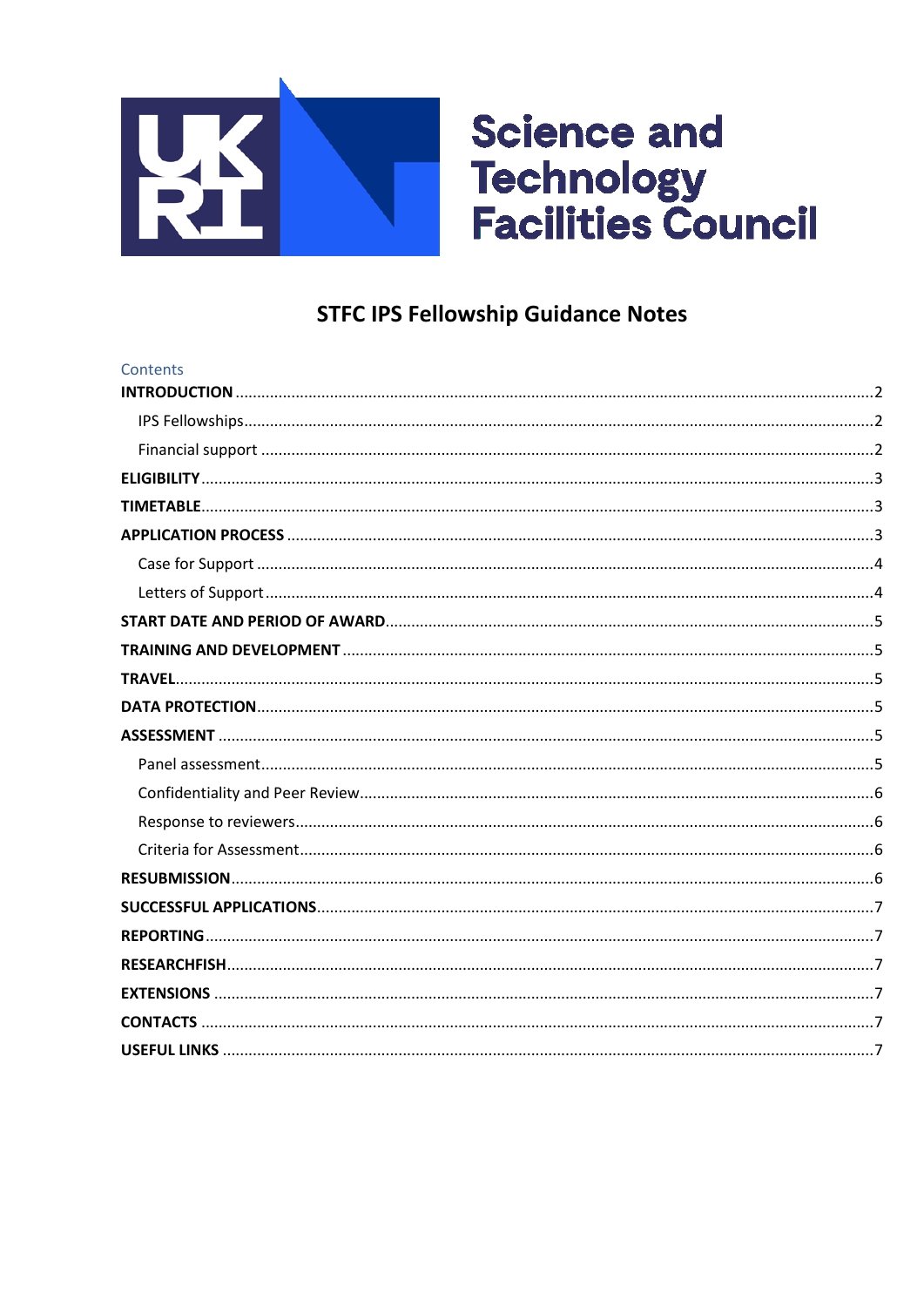#### <span id="page-1-0"></span>**INTRODUCTION**

STFC offers a diverse portfolio of knowledge exchange schemes, designed to allow funding of projects from initial development right through to commercialisation. These schemes are designed to facilitate the transfer of STFC funded research into an industrial setting over a number of different stages of commercialisation.

# • **Innovation Partnership Scheme (IPS)**

- o To transfer technology and expertise developed through STFC funding to the marketplace in partnership with industry and other academic disciplines
- **Follow‐on Funding (FoF)**
	- $\circ$  To support proof of concept for a project following on from STFC funded research. Partner not permitted
- **IPS Fellowships**
	- o To develop an institution's capacity for knowledge exchange and commercialisation from STFC‐funded research.

A full breakdown on the differences between the schemes is listed below. Please note, that each scheme has a separate application process/guidance details, and applicants are ask to ensure they have selected the right scheme when submitting proposals through Je-S.

|                                           | <b>IPS</b>     | Follow-on-funding                 | <b>IPS Fellowships</b>                   |
|-------------------------------------------|----------------|-----------------------------------|------------------------------------------|
| <b>Max duration</b>                       | 36 months      | 12 months                         | 48 months                                |
| Max cost                                  | £450,000       | £110,000                          | N/A                                      |
| <b>Max STFC contribution</b><br>(80% fEC) | £360,000       | £88,000                           | N/A                                      |
| <b>Industry support</b>                   | Required       | Not required                      | Not permitted                            |
| <b>IP status</b>                          | IP established | Plan to consider IP<br>protection | Plan for identifying and<br>assessing IP |
| <b>Extension available?</b>               | No             | No                                | Yes                                      |

#### <span id="page-1-1"></span>IPS Fellowships

The IPS Fellowship scheme is designed to support a knowledge exchange and commercialisation (KEC) professional in a position at a UK university in developing innovation and impact from all its STFCfunded research outputs. It is expected that the IPS fellow will cultivate innovation opportunities by facilitating the transfer of technologies, skills and knowledge, developed through funding from the STFC Science Programme, to industry and other users of research outputs. The fellow will focus on commercial exploitation to ensure UK economic impact and strive to enhance the capacity for knowledge exchange within STFC funded departments of the host university.

If an institution is interested in applying for an IPS Fellow, then they are encouraged to contact the office. As part of the application process, STFC can put the applicants in contact with a current IPS Fellow to help guide them in writing their case for support.

Note, this is NOT a research fellowship, and a financial contribution from the host organisation is required to demonstrate the institutions support of the Fellow.

#### <span id="page-1-2"></span>Financial support

In order for the RO to confirm its commitment to the IPS Fellow, a financial agreement will be needed alongside STFC's commitment. From the 100% fEC provided, a figure of 80% will be calculated by Je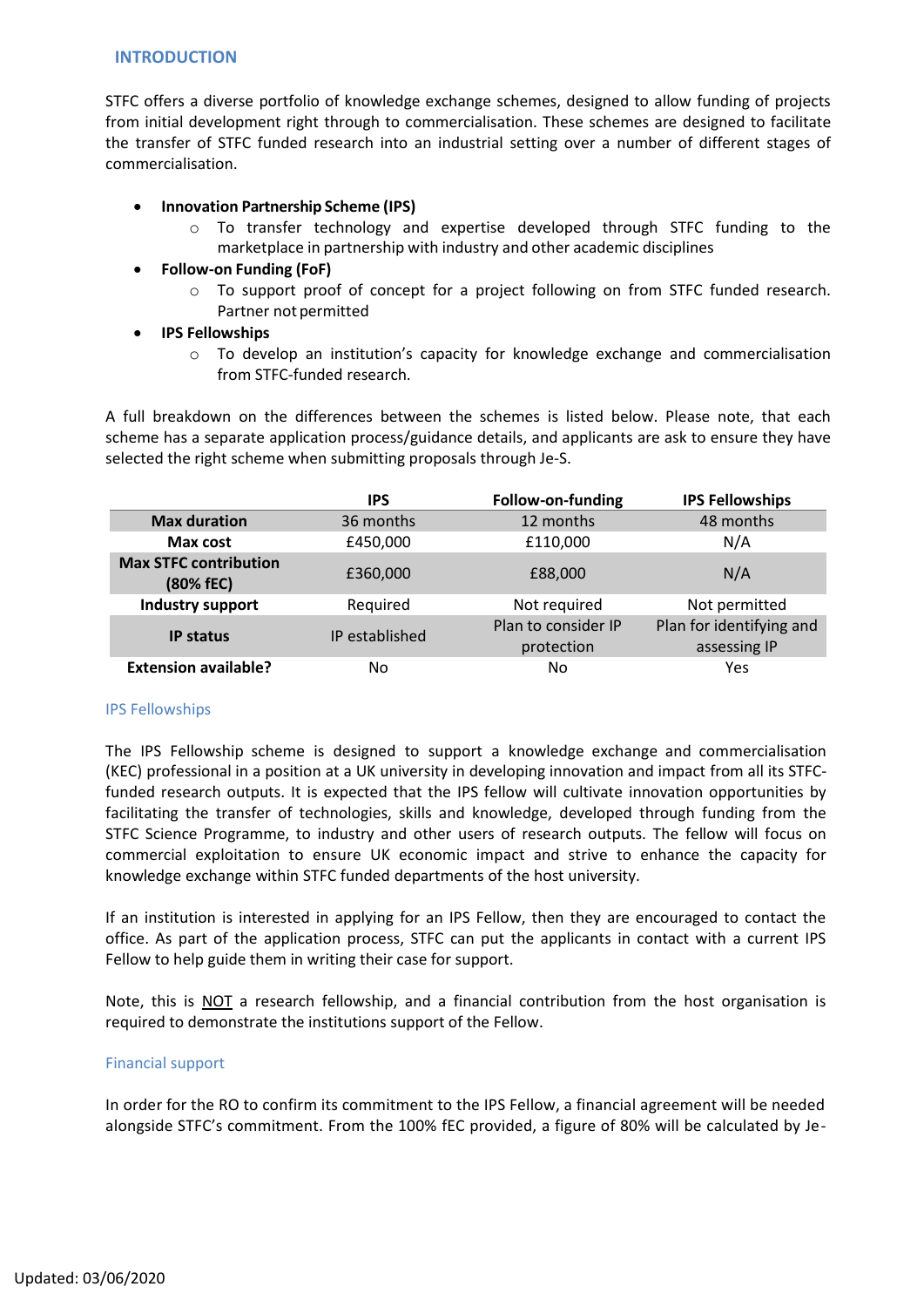S. From this, STFC will pay 50% of this 80% figure (in other words, STFC will fund 40% of the full economic cost).

In the Je-S form, the full fEC should be stated, from which the system will automatically calculate the 80% research council funded value as normal. Please include the FULL fEC here. The 40% fEC value should then be included in the case/letters of support where relevant. Please **do not** include these discounted values in the Je-S form.

STFC will require a letter of support from the host university (head of department) explaining how they will fund the remaining (60%) cost of the total project for the full fellowship duration. This letter should include the actual value, equal to 60% of the total project cost.

Applicants are encouraged to contact STFC if they wish to discuss this financial breakdown in more detail.

# <span id="page-2-0"></span>**ELIGIBILITY**

IPS Fellowships may be held at any UK university and can be single university fellowships or multiinstitutional. The host university must be in receipt of active grant funding from the STFC Science Programme (particle physics, astronomy, nuclear physics and space science).

When the Fellow spans more than one institution, the partners will need to nominate a host university for the fellowship. The host university will be responsible for implementing the management arrangements for the fellowship. It is anticipated the fellow will bring experience of both technology transfer and a relevant science background. They will be expected to have a good appreciation of the STFC science programme and of the related technologies, applications and industrial sectors of users. It is not a requirement for the IPS fellow to be identified by the time of application as recruitment time will be allowed.

#### <span id="page-2-1"></span>**TIMETABLE**

All the KE schemes have two closing dates a year, and are assessed by a panel of experts typically around 10-12 weeks after the closing date. Key dates can be found on the [call webpage,](https://stfc.ukri.org/funding/research-grants/funding-opportunities/funding-calls/) and will be circulated to all eligible applicants following submission. Applicants should be aware that submitting a proposal in Je-S sends the application to the Universities Research Office, not UKRI. Please allow enough time before the deadline to allow the proposal to process through the Universities internal submitter pool. Please see the call webpage for more details on UKRI/STFC deadlines including the closing date and latest time for receipt of proposals. Proposals submitted after these deadlines will not be accepted.

Applications will be assessed for eligibility and sent for peer review, after which the lead PI will be invited to respond to the comments. Please note, in accordance with UKRI guidelines, applicants have 5 days to respond to these comments, unless otherwise agreed with the STFC office. Proposals will then be sent to the panel for review.

#### <span id="page-2-2"></span>**APPLICATION PROCESS**

All applications should be made *via* the Joint Electronic submission (Je-S) platform. Je‐S is a web based system which allows you to enter information about the project overview and finances. The required documents (listed below) should be uploaded through Je-S, and labelled accordingly. Any documents not listed, such as CVs, extra results, list of publications etc. will be removed and not sent for review.

- Je-S *pro forma*
- Six page case for support(Mandatory)
- Letter of Support from Technology Transfer Office(s) (Mandatory)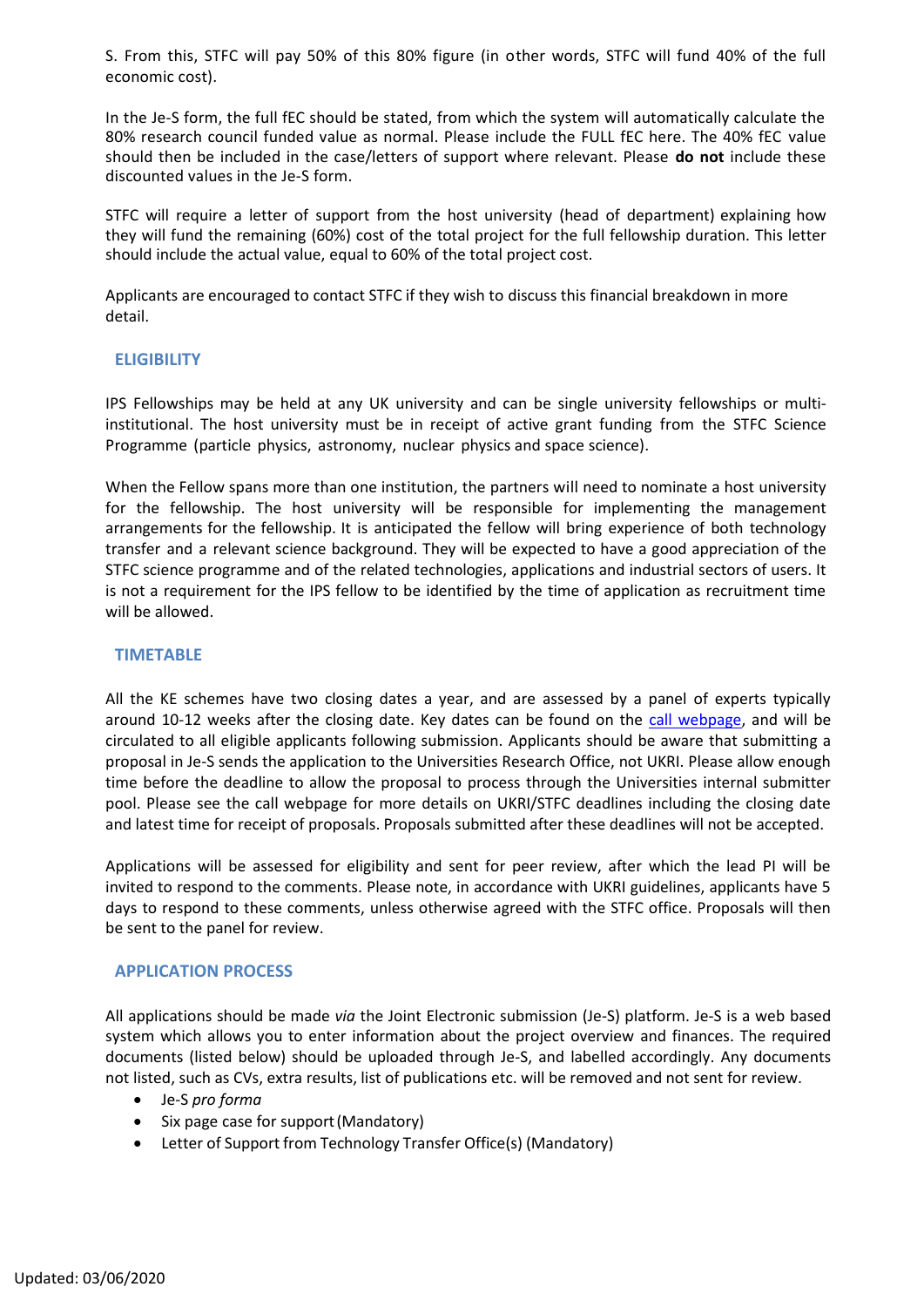- Letter of Support from any relevant Heads of department (Mandatory)
- Covering Letter(Optional. Please note, cover letters will not been seen by external reviewers/the panel)
- Other (Optional. Please note, any document uploaded under "other" will not be seen by external reviewers or the panel)

The application should be made by an individual at the lead University. This individual will be the main grant holder, and is expected to be the line manager of the Fellow upon employment.

All documents should conform to the guidelines described in the Je-S help text.

# <span id="page-3-0"></span>Case for Support

The case for support should be no longer than six pages and conform to the font and margin guidelines in the Je-S help text. Applications **WILL BE REJECTED** by the office for non-compliance. Applications should address the following headings:

#### • **Background**

What is the STFC funded research at the host university that will form the basis of the knowledge exchange and commercialisation activities of the fellow? What Impact has been achieved previously from STFC-funded research? Please ensure all STFC funded areas are included.

# • **Objectives of the Fellowship**

What is the overall aim of the Fellowship, what are the objectives, key performance indicators and measures of success? Identify what the expected outputs will be during this fellowship. There should also be a review of the current portfolio of technologies / skills / intellectual property that the host university will bring to the fellowship programme.

#### • **Management and Development**

Detail the arrangements for supervising the fellow, including mentoring and guidance and ensuring professional development of the fellow. This should clearly explain how the fellow will be embedded in both the academic department and in the teams responsible for knowledge exchange and commercialisation activities at the university.

#### • **Job Specification**

Include the job specification that will be used for recruitment and selection of the fellow with a focus on experience relevant to a knowledge exchange position within a community of STFC-funded researchers.

#### • **Resources**

State the full cost of the project (fEC) and if relevant, those of any collaborating universities, and provide justification for them. STFC can reduce resource requests if they feel there is insufficient justification. Please include where the remaining costs of the fellowship will come from (i.e 50% of 80% + 20% = 60% of total project cost).

#### <span id="page-3-1"></span>Letters of Support

#### • **Head of department**

Letters of support must be included from Department Heads that receive STFC funding at all named institutions.

Letters should:

- Be on headed paper, dated within 6 months of the application date, and signed by Head of Department or as an email with full contact details.
- Detail their support and involvement in the fellowship in terms of specific objectives and desired outcomes together.
- Detail how the host university will fund the remaining costs of the fellowship (60% of total project cost) for the full duration of the fellowship. The actual contribution equal to 60% of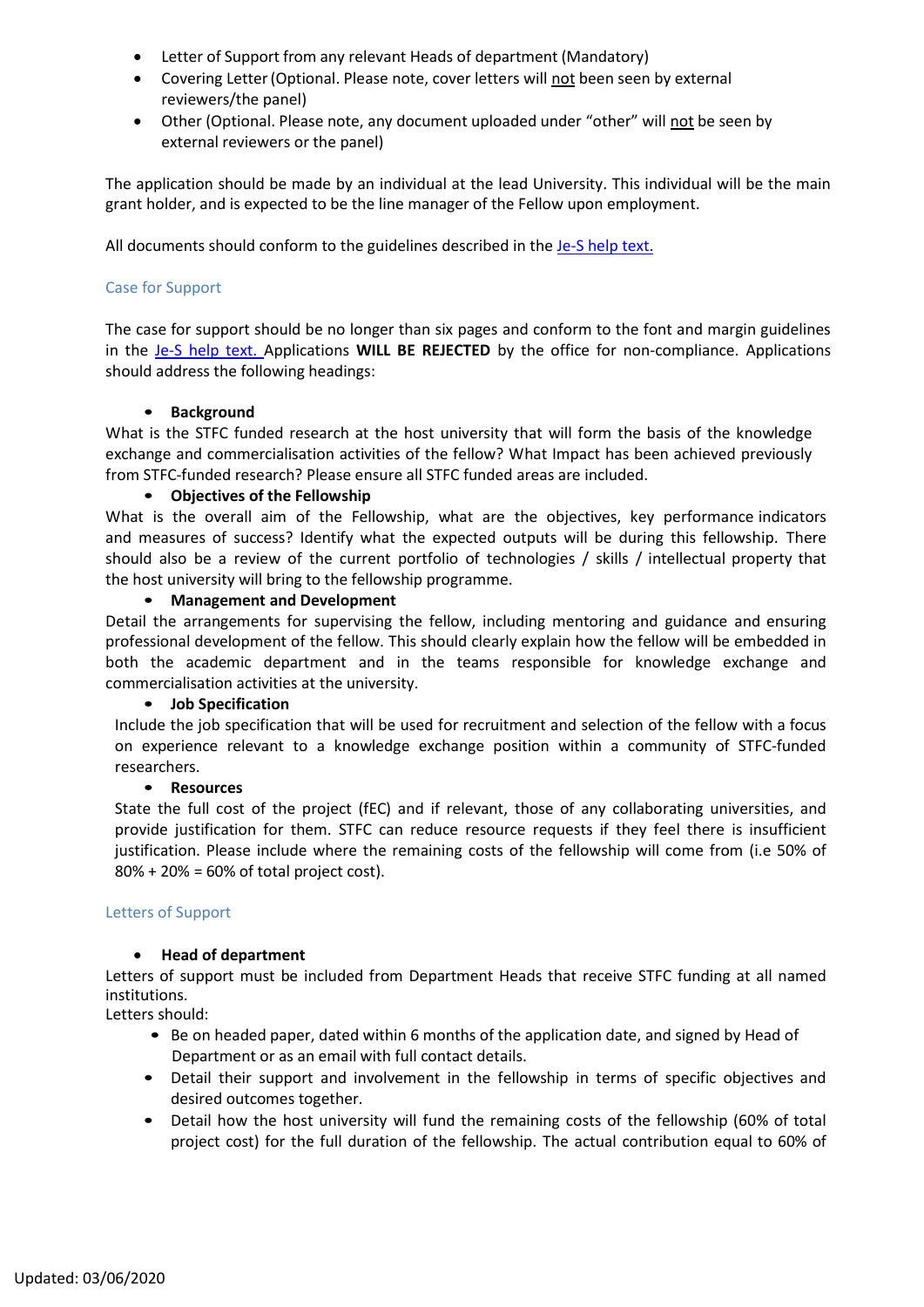the total project cost should be included.

#### • **Technology Transfer Office**

A letter of support or email with full contact details from the host university's Technology Transfer Office (or equivalent) must be included with each IPS Fellowship application. It should explain in detail how the technology transfer office will work with the IPS Fellow to support the objectives (where relevant).

#### Ethical considerations

If the appointed IPS Fellow becomes involved with any projects/activities that require the use of holding sensitive information on individuals (for example facial recognition etc.) they should ensure they conform to UKRI'[s research integrity policy](https://www.ukri.org/about-us/policies-and-standards/research-integrity/) as well as any internal ethical processes at their institution.

#### <span id="page-4-0"></span>**START DATE AND PERIOD OF AWARD**

Universities that are successful in their application for funding from STFC will be expected to start the fellowship within six months of the application assessment date. STFC reserve the right to delay start dates before an award letter is signed. IPS Fellowships must be full-time positions and are awarded for predetermined periods of up to four years.

# <span id="page-4-1"></span>**TRAINING AND DEVELOPMENT**

The training and development requested for the fellow should be specific to the role (knowledge exchange and commercialisation) rather than general management training and development.

#### <span id="page-4-2"></span>**TRAVEL**

It is recognised that there may be a requirement for a significant amount of travel in the course of the fellowship. The application should provide details of how the travel budget has been determined. Personal travel is taken to include necessary collaborative visits, and attendance at conferences, workshop or symposium during each year of the fellowship, and should be based on the normal rates at the host university.

#### <span id="page-4-3"></span>**DATA PROTECTION**

Grants submitted *via* Je-S are done so under their terms and [conditions.](https://je-s.rcuk.ac.uk/Handbook/Index.htm%23pages/SystemRequirementsFormatsandSa/TermsandConditionsofUse.htm)

#### <span id="page-4-4"></span>**ASSESSMENT**

#### <span id="page-4-5"></span>Panel assessment

IPS Fellowship applications are assessed by an independent panel comprised of members from industry and academia. View the current membership below. STFC reserves the right to make changes to the panel if needed.

Mr Stephen McGeoch – ThalesGroup (Chair) Dr Andrew Spencer – University of Liverpool Prof. David Jenkins – University of York Prof. Derryck Reid – Heriot-Watt University Dr Cliff Weatherup – e2v Dr Jon Burns – AWE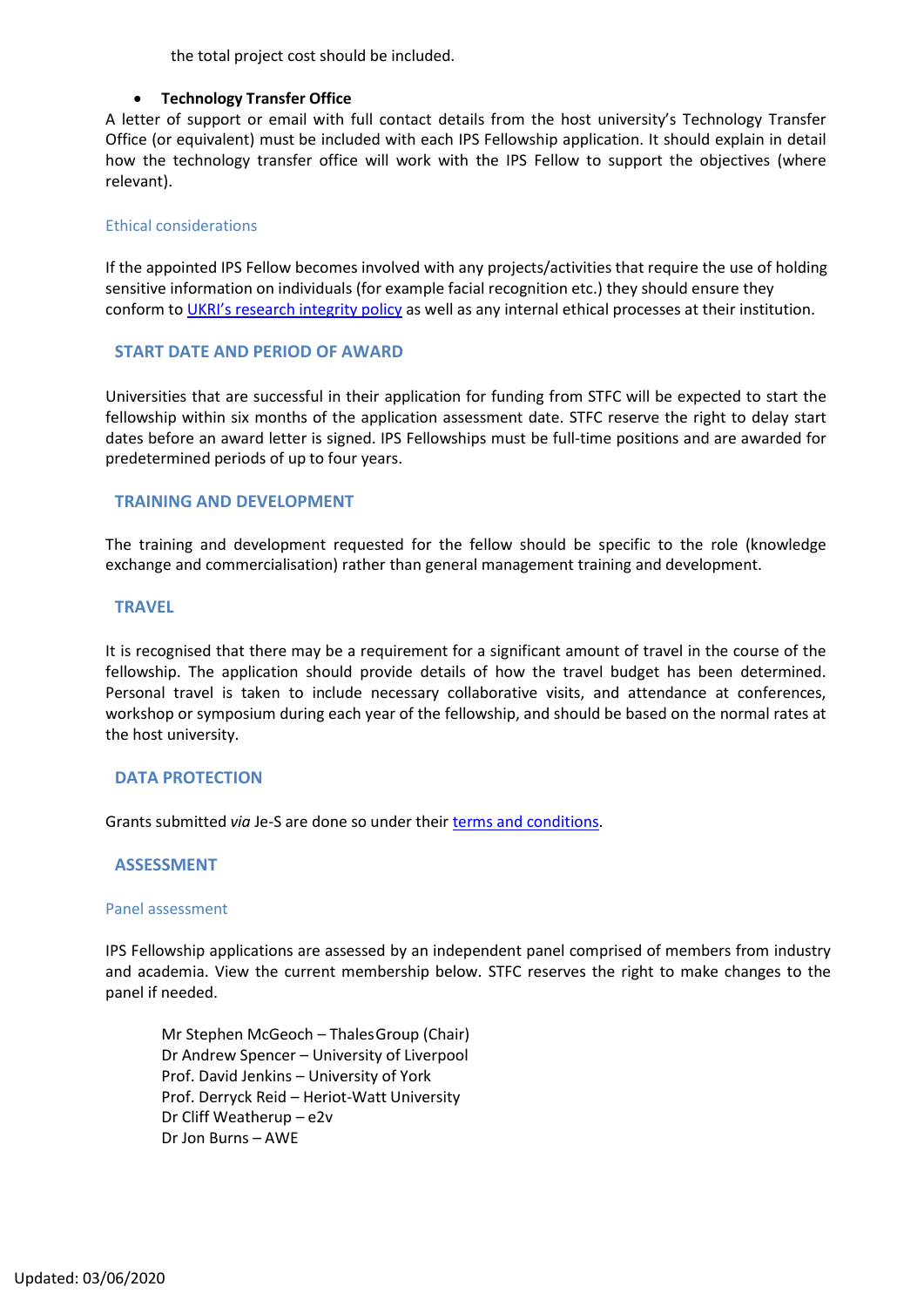Dr Karen Aplin – University of Bristol Dr Simon Aliwell – Zartech Ltd. Dr Alexander Cherlin – Kromek Group

When appointed to the panel, members are asked to sign a non-disclosure agreement covering all KE applications. Additionally, when any conflicts of interest arise, the panel member will be excused from any discussion regarding the related proposal.

#### <span id="page-5-0"></span>Confidentiality and Peer Review

STFC takes all reasonable steps to ensure that the contents of applications submitted to the IPS Fellowship scheme are treated as confidential. All members of the Panel sign a non‐disclosure agreement and peer reviewers must comply with the Research Councils Reviewer Protocols – details can be found on Je‐S. Referees and Panel members are asked to declare conflicts of interest in relation to an application before they are asked to assess.

Each proposal will be assessed by external reviewers.

#### <span id="page-5-1"></span>Response to reviewers

Each applicant has the opportunity to respond to the referee comments before the panel meeting. Applicants should be aware that we will request your response to referees approximately 4-6 weeks following the closing date of the call. All key dates (including an estimated date for this response) will be communicated to all eligible applicants following the closure of the call.

The PI Response should be no more than half a page of A4 per reviewer (Arial font size 11), and be no longer than 2 pages in total, unless otherwise stated by the office. Failure to adhere to these guidelines could result in your PI response not being taken forward to the panel meeting. For more details please see the [Je-S helptext.](https://je-s.rcuk.ac.uk/handbook/index.htm#pages/JeSHelpdesk.htm)

#### <span id="page-5-2"></span>Criteria for Assessment

Applications will be assessed against the following 5 criteria:

- The extent to which the fellowship has a clear, well defined mechanism for achieving its objectives in knowledge exchange and commercialisation.
- The extent to which the host university has the potential for exploitation of research outputs from STFC funding.
- The extent to which the host university (both the department and technology transfer office) is committed to supporting the fellowship and its objectives.
- The extent to which the fellow will be supported in their personal development as a knowledge exchange professional.
- The extent to which the resources requested, relative to the anticipated outputs, represent an appropriate investment of STFC funds.

#### <span id="page-5-3"></span>**RESUBMISSION**

Resubmissions made to the IPS Fellowship scheme can be made at any time, and do not need to wait at least one year between submissions as with other KE schemes.

A resubmission should be an entirely new submission (and will be treated as such) and must contain a completed Je-S *pro forma*, Case for Support and all other relevant documents. The submission should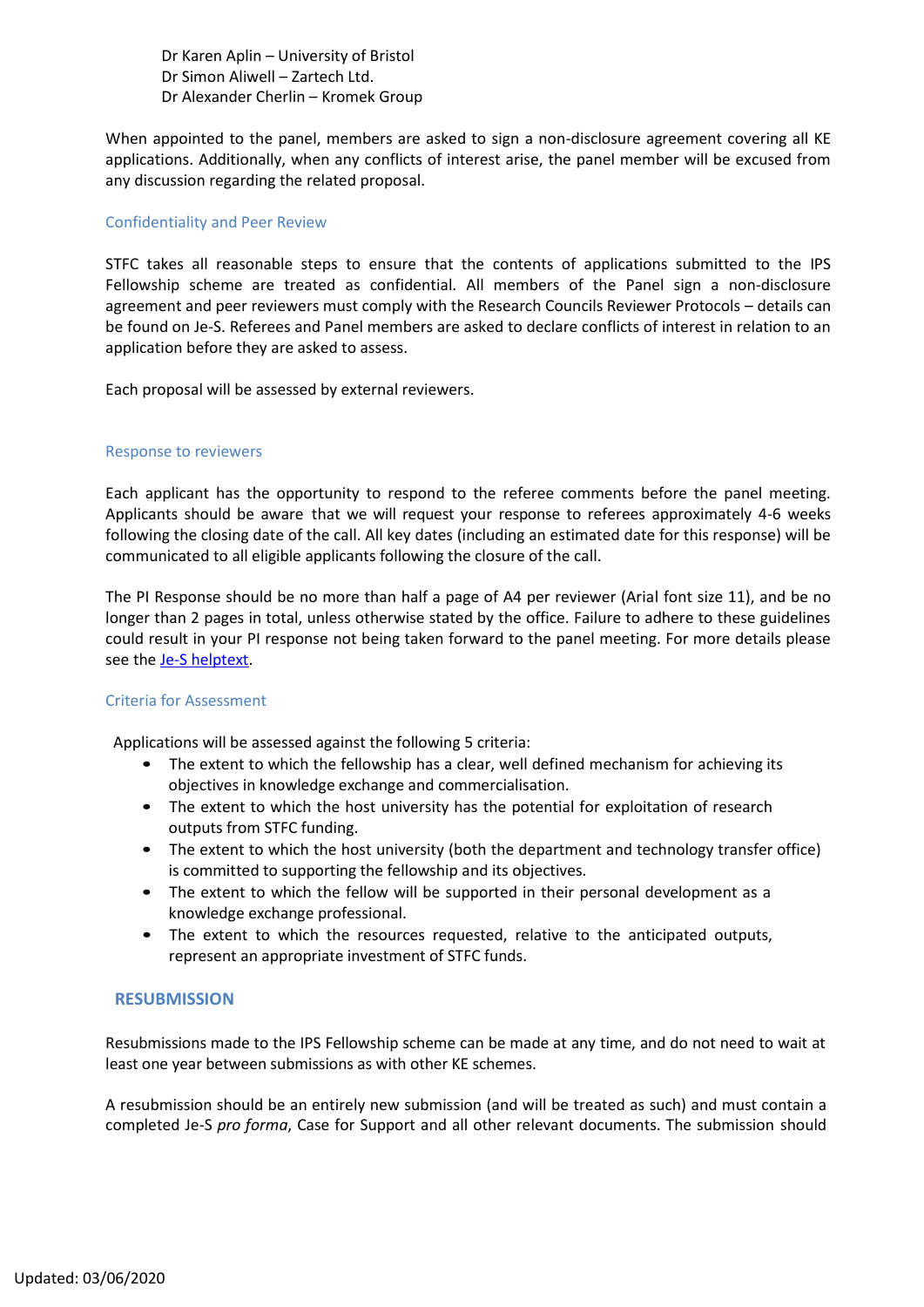contain all of the information necessary for assessment and assessors should not need to rely on the initial application for clarification. In order to highlight the response to the assessor's comments, the applicant should submit a cover letter in which they summarise the responses made to the assessor's comments. This should not contain extra information additional to the case for support or *pro forma*.

# <span id="page-6-0"></span>**SUCCESSFUL APPLICATIONS**

For further details please see the research grants handbook sectio[n 7.2](https://stfc.ukri.org/research-grants-handbook/7-administration-of-current-research-grants/7-2-announcement-of-a-research-grant/) an[d 7.4.](https://stfc.ukri.org/research-grants-handbook/7-administration-of-current-research-grants/7-4-starting-a-research-grant/)

Grants are awarded under th[e terms and conditions](https://je-s.rcuk.ac.uk/Jes2WebLoginSite/TermsConditions.aspx?mode=accountsetup) of UKRI. Please see [UKRI privacy note](https://www.ukri.org/privacy-notice/) for more

#### <span id="page-6-1"></span>**REPORTING**

During the tenure of the fellowship, the Fellow is required to present progress updates at half yearly meetings. These biannual meetings will be attended by all IPS Fellows (PIs will be invited to attend one meeting per year), and be held at one of the Fellows host institutions. In addition, Fellows are expected to submit an annual report to STFC, including achievements from their university and highlighting any potential areas where case studies could be produced. This may include updates from STFC KE funded projects (IPS and CLASP), changes in direction or focus within the university, emerging technologies or activities IPS fellows have undertaken to promote KE within their host institution(s).

STFC have an Innovations Club designed to create a community for all who participate or share in STFC's vision for knowledge exchange, innovation, technology and enterprise. IPS Fellows are expected to become part of this virtual community and it is anticipated that they would play an active role in its activities and further development.

#### <span id="page-6-2"></span>**RESEARCHFISH**

All award holders are required to submit any outputs from their FOF project on the Researchfish [platform.](https://www.researchfish.net/) Award holders are required to provide information about outputs arising from their work annually during the award period, and normally for at least 5 years after the award has terminated.

#### <span id="page-6-3"></span>**EXTENSIONS**

The host university can apply for an extension of two years at the end of the four year term. STFC will support the extension at 25% (25% of 80% = 20% of total extension cost). Applications for extensions will be assessed by the STFC office. Please contact the office if you have any questions with regards to the extension possibility. Please note, as part of the resubmission, the panel will have access to case for support on the original grant in order to check on the progress of the Fellow.

#### <span id="page-6-4"></span>**CONTACTS**

We encourage potential applicants to contact the office to discuss their proposal, and the STFC office will be able to help and provide advice on applications where appropriate. Please contact the Senior Programme Manager Wendy Carr [\(wendy.carr@stfc.ac.uk\)](mailto:wendy.carr@stfc.ac.uk) or Programme Manager, Ed Mansfield (edward.mansfield@stfc.ukri.org) with any queries.

#### <span id="page-6-5"></span>**USEFUL LINKS**

Below is a list of links which the applicant may find useful when applying for STFC grants:

#### [Peer review framework](http://www.stfc.ac.uk/files/peer-review-framework/)